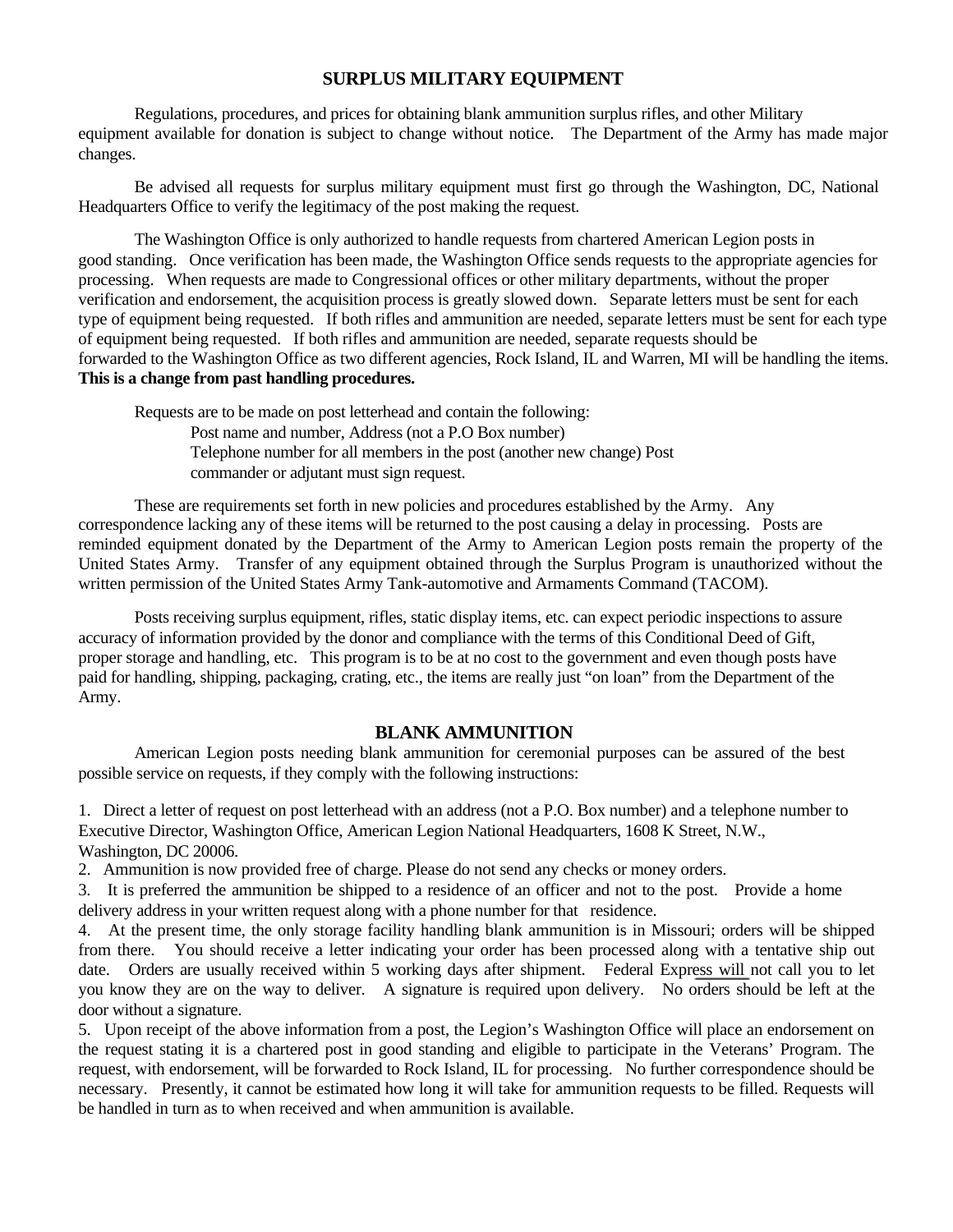**Do not put multiple requests (ammunition, rifles, static display equipment) in the same letter, as each request must be sent to a different agency.** You can request clips through Rock Island, IL with your ammo request. State this in your request. Clips are provided free of charge.

# **FACT SHEET Issue of Cartridge Caliber .30 Blank and Clips**

**NOTE:** Only authorized organizations that have been issued weapons through the Ceremonial Rifle Program at the US Army TACOM Life Cycle Management Command in Warren, MI are authorized to order and receive blank ammunition and/or clips. If you have privately owned weapons or borrow weapons from another organization, your organization is not eligible to receive blank ammunition and/or clips through this program.

The use of ammunition obtained from sources other than the Joint Munitions Command is prohibited as it may result in damage to the rifle. More importantly, it could cause harm or serious injury to the user.

**NOTE:** This office will only respond to requests for Caliber .30 blank ammunition or clips from an officer of the organization.

- Your request for forms to order blank ammunition and/or clips can be by letter, fax, phone call, or email.
- Request for forms must provide home mailing address, phone number of officer, post number, and city/state where the post is located. Forms are sent to the residence of the officer and not to the post. A new form needs to be requested each time you need to order blank ammunition and/or clips.

• Address your request for issue of AMSJM Form 725-2 to:

- Commander Joint Munitions Command ATTN: AMSJM-CDS Email: follandd@afsc.army.mil 1 Rock Island Arsenal Rock Island, IL 61299-6000 (309) 782-4608 or Toll Free 877-233-2515 Fax: (309) 782-7292 or (309) 782-1776
- Prefer to ship ammunition to the residence of an officer, not to the post.
- Ammunition is sent 1,240 rounds (2 metal cans in a wooden box).
- Quantity is limited to 2 boxes (2,480 rounds) of ammunition.

PLEASE DO NOT SEND ANY MONEY/CHECKS. AMMUNITION AND CLIPS ARE PROVIDED FREE OF CHARGE (NO SHIPPING AND HANDLING). ALL CHECKS/MONEY WILL BE RETURNED.

Allow 6-8 weeks delivery after Rock Island receives and processes your order.

All ammunition will be shipped via Federal Express (FEDEX) from Lake City Army Ammunition Plant, Independence, MO. Normal FEDEX delivery will be Monday through Friday between 9:00 am and 5:00 pm. An officer signature is required.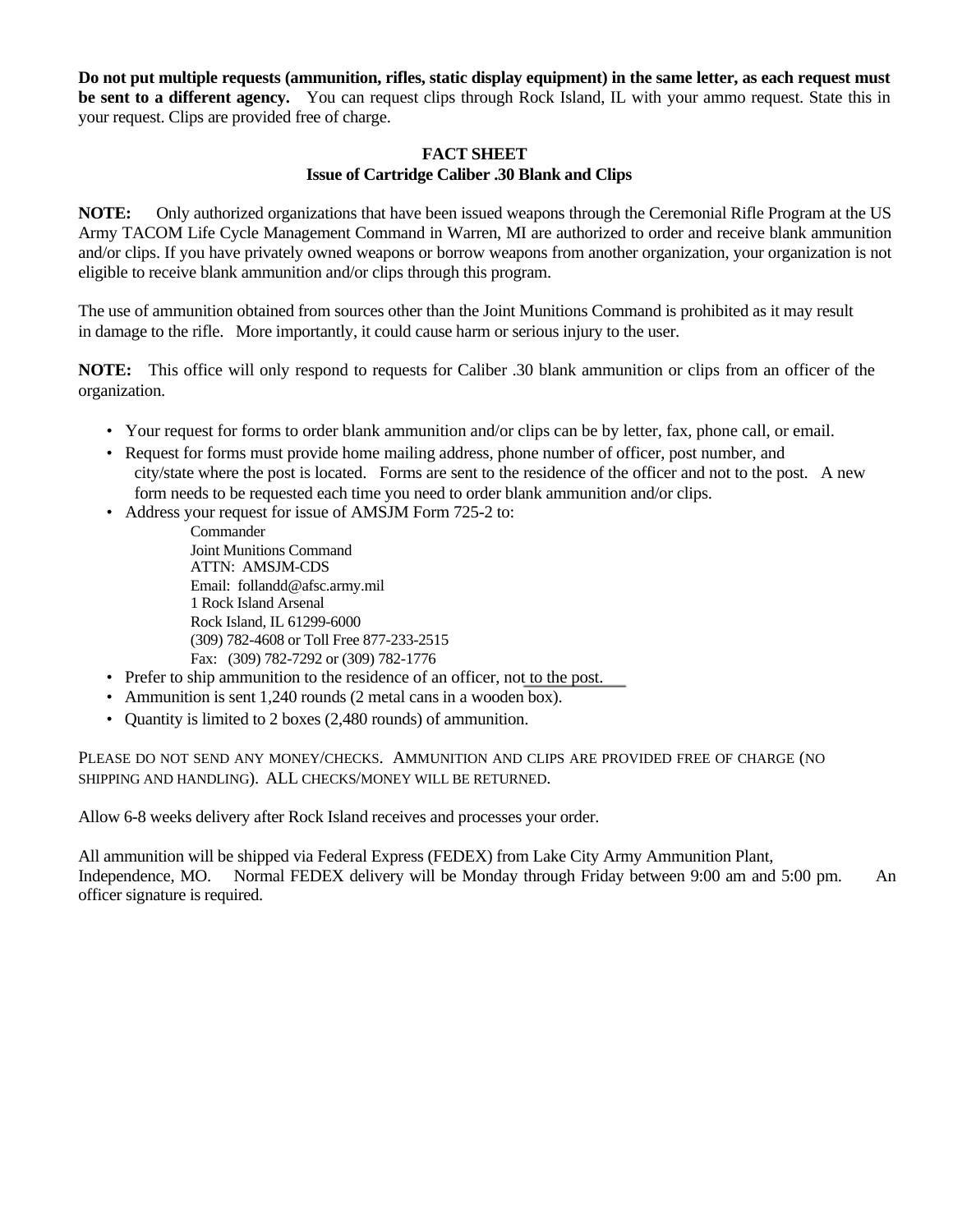#### **RIFLES**

Under the provisions of Public Law 1028, Title 10 United States Code (USC) 4683, the Secretary of the Army, under regulations prescribed, may conditionally lend or donate excess M-1 rifles (not more than 15), slings, and cartridge belts to any eligible organization for use by that organization for funeral ceremonies of a member or former member of the armed forces, and for other ceremonial purposes. The American Legion is only authorized to handle requests from chartered Legion posts in good standing. The Army Donations Program office at Warren, MI is responsible for issuing and management of rifles for ceremonial use. Title 10, USC 4683 allows conditions to be imposed on the use of the rifles as may be necessary to ensure security, safety, and accountability. The Secretary may impose such other conditions as considered appropriate.

An American Legion post wishing to obtain rifles for ceremonial use should forward its request through the Washington Office of The American Legion. The request should be on post letterhead with an address, not a P.O. Box number, a telephone number, a contact person, the number of active organization members, and should be signed by the post commander or adjutant. State the number of rifles desired up to a maximum of 15. Failure to include any of these requirements will cause the letter of request to be returned to the post. The request is endorsed stating that the post is chartered and in good standing and eligible to participate in the ceremonial rifle program. It is forwarded to Headquarters, US Army TACOM Life Cycle Management Command, Attn: AMSTA-LC-LSDD, M/S: 419, 6501 East 11 Mile Road, Warren, MI 48397-5000. An e-mail address is: donations@tacom.army.mil. The command may be reached by calling 1-800-325-2920, ext. 48469 or 45371 or visit their Website at: www.tacom.army.mil/ceremonial rifle. E-mail or fax requests cannot be processed, as the signed original must be forwarded.

Once TACOM receives the endorsed request, forwarded by the Washington Office, processing will begin and an eligibility package will be sent to the post. This package will include the checklist and forms required for completion by the post commander or adjutant. Return the original forms to TACOM. The sooner the forms are completed and returned, the quicker the request will be filled and rifles sent to the post. Presently it takes approximately ninety days for rifles to be shipped after receipt of the eligibility requirements from the post. The American Legion National Headquarters has no forms to send to posts. The only thing done by the Legion is to verify on the request the post is eligible.

Currently, surplus M1 Garand rifles are available for ceremonial use on a conditional basis. These rifles are shipped from Springfield, Inc. located in Geneseo, Illinois. Ceremonial rifles remain the property of the United States Government. The rifles cannot be loaned, sold, transferred, or given to anyone else without the written approval of the Army Donations Program office. If for any reason the post no longer requires the use of the conditionally loaned rifles, submit a written request to the US Army TACOM Life Cycle Management Command, 6501 East 11 Mile Rd., Attn: AMSTA-LC-LSDD, M/S:419, Warren, MI 48397-5000. The post is provided with shipping instructions for defective or unserviceable rifles. NEVER return any weapons to TACOM.

Transportation for the return of the rifles is at the expense of the post. After the rifles are returned, provide a copy of the receipt to TACOM for validation of the return. In turn, they will send a letter to absolve the post of the responsibility for the returned rifles.

If rifles are no longer in the possession of the post, it is a requirement to state what happened to them. If the rifles were lost or stolen prior to 1980, a notarized statement signed by the commander describing the circumstances surrounding their loss and the action(s) taken to recover the rifles is acceptable. For rifles lost, stolen, damaged, etc., after 1980, a police and/or fire department report is required. Send this information to TACOM for review. After review, a determination is made as to the liability for the missing/lost/stolen rifles. The post will be notified if reimbursement costs are required. A triennial inventory is required once every three years from the date of issue. Care and maintenance of the conditionally loaned rifles is the responsibility of the post.

Slings are not provided through the Donations Program Group Office. The post may order from Amherst Arms or Fulton Armory: **Amherst Arms**, PO Box 1457, Englewood, FL 34295. Their telephone number is: 1-941- 475-2020. The address for **Fulton Armory** is: 8725 Bollman Place # 1, Savage, MD 20763. Their telephone number is: 1-800-878-9485.

#### **STORAGE AND SECURITY OF CEREMONIAL RIFLES**

Storage of the ceremonial rifles is at the discretion of the post as long as they comply with local/state/federal regulations.